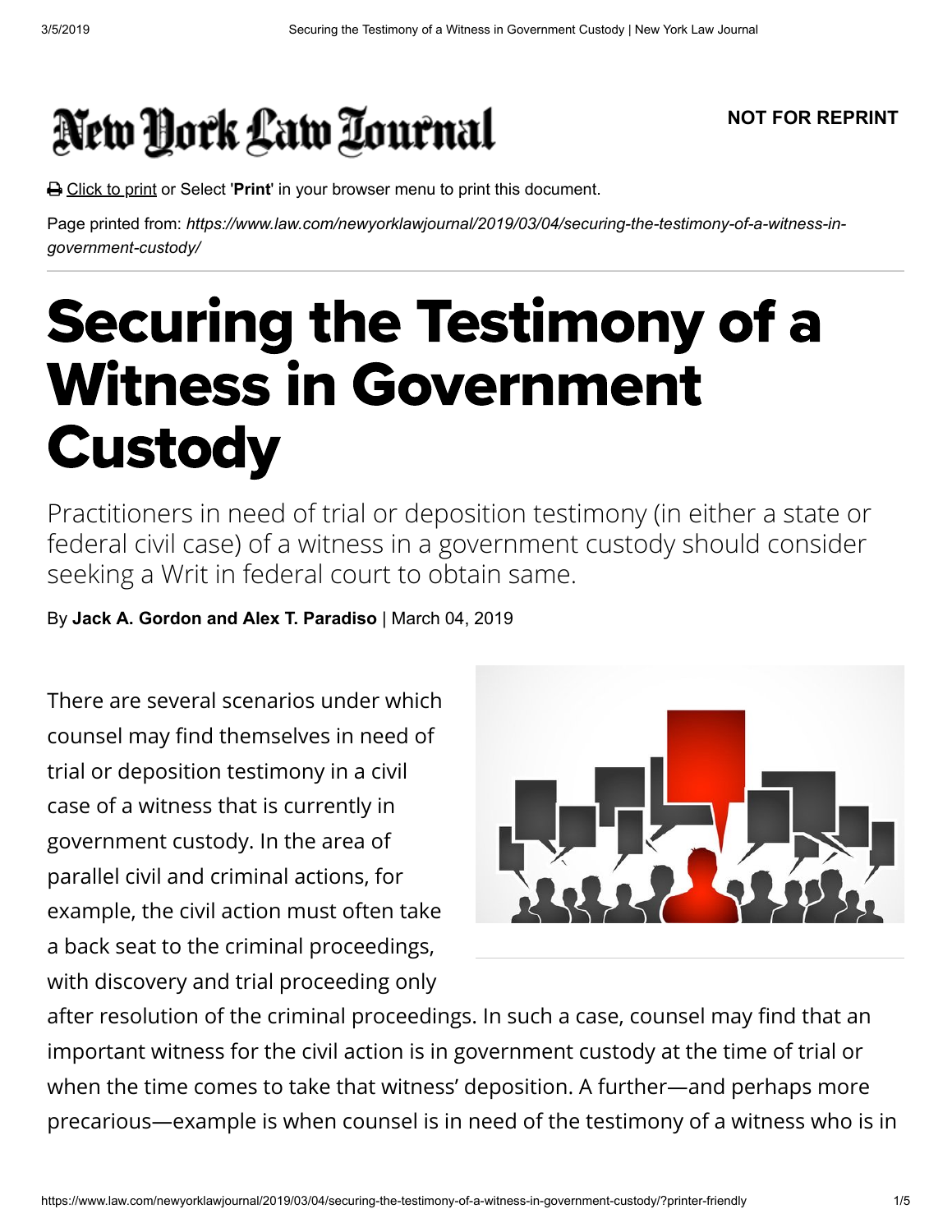the custody of U.S. Immigration and Customs Enforcement (ICE). While the deposition of a party witness in government custody can sometimes proceed by way of notice and be held at the facility where the witness is in custody, this is not the case where testimony must be secured by way of a subpoena, as a subpoena is ordinarily ineffective to compel an individual in government custody to testify. See, e.g., Sec. Investor Prot. v. Bernard L. Madoff Inv. Sec., 496 B.R. 713, 722-723 (Bankr. S.D.N.Y. 2013) (citing *U.S. v. Gotti*, 784 F. Supp. 1011, 1012 (E.D.N.Y. 1992) ("The reason for the distinction is that a subpoena commands the prospective witness to attend, whereas the writ ad testificandum commands the custodian of the potential witness to produce him"). With regard to both party and non-party depositions, a further wrinkle might be added to the scenario where the witness is in ICE custody, as the whereabouts of that witness may not be readily ascertainable.

In such situations, an effective means for securing the testimony of a witness in government custody is a writ of habeas corpus ad testicandum (the Writ). The procedure for seeking the Writ, and availability of such a remedy in state courts, will vary based on jurisdiction. In New York, for example, the Writ is only statutorily available to secure testimony in criminal proceedings, and more generally, the CPLR limits those who can bring a special habeas corpus proceeding to "[a] person illegally imprisoned or otherwise restrained in his liberty within the state, or one acting on his behalf or a party in a child abuse proceeding subsequent to an order of the family court." See CPL §650.30; CPLR §7002. Thus, the most effective way to seek the Writ will often be by way of a petition to a federal district court. The petition does not necessarily need to be made in the court where the action is pending (i.e., it can be sought in an ancillary proceeding), as the Writ is directed toward the custodian of the witness and not the witness him-or herself. Atkins v. City of New York, 856 F. Supp. 755, 757 (E.D.N.Y. 1994) ("The purpose of this writ is to direct the custodian of a prisoner to produce such prisoner for appearance in court"). In other words, while the Writ would ideally be sought in the federal court within the jurisdiction where the custodian is located, the Writ can be issued by a federal court extraterritorially. ITEL Capital v.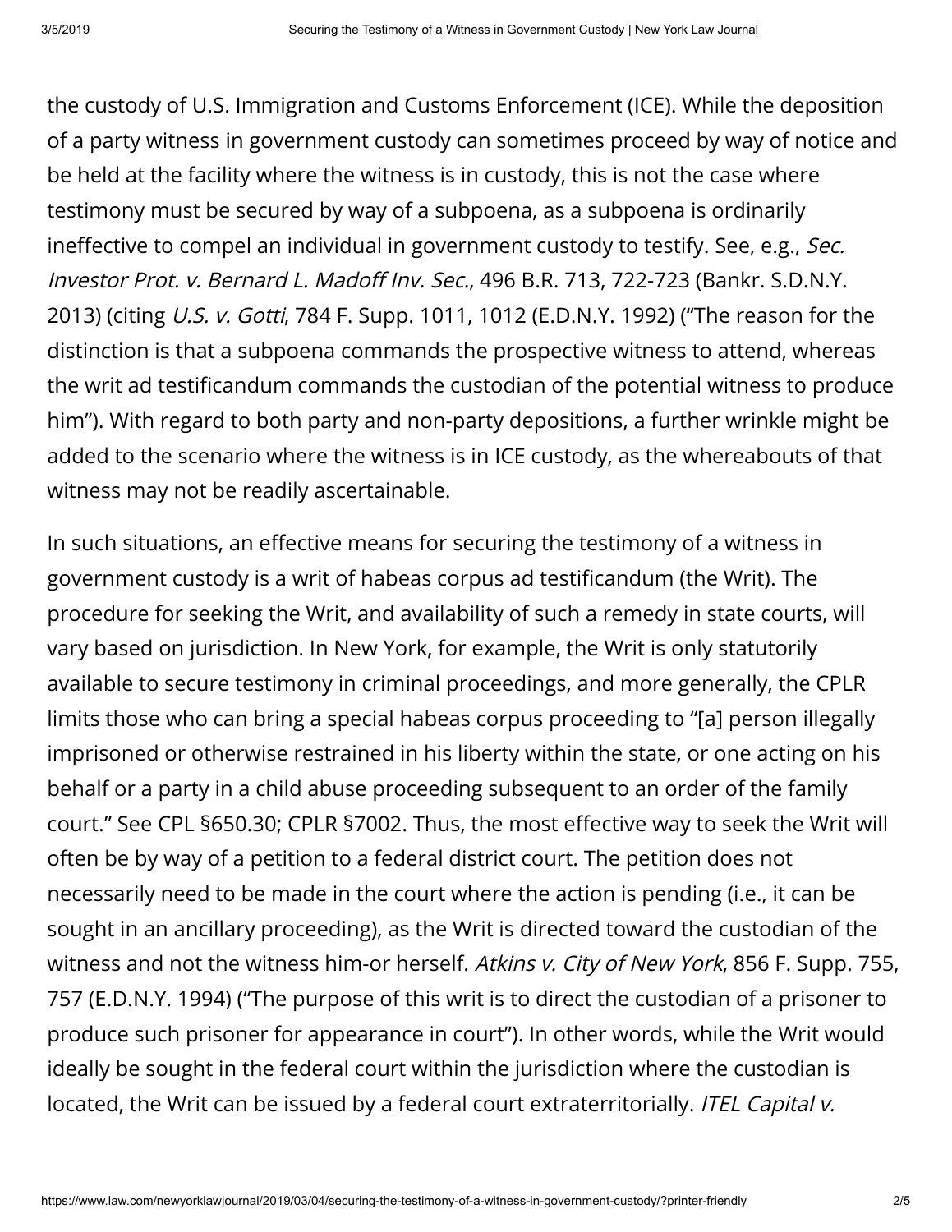Dennis Mining Supply & Equipment, 651 F.2d 405, 407 (5th Cir. 1981); Atkins, 856 F. Supp. at 758 ("prevailing view of the appellate courts favors the extraterritorial application of a writ of habeas corpus ad testificandum in appropriate circumstances"); but see Gabriel Mills v. Fenger, 2008 U.S. Dist. LEXIS 44061, \*9, 2008 WL 2357619 (W.D.N.Y. June 4, 2008) (where Writ was sought for purposes of attendance at a settlement conference, "[t]he proper way to obtain this writ (if it is indeed available for the purposes intended by the parties) is to apply to the United States District Court … where the custodian of plaintiff resides, for the writ in an ancillary proceeding").

A federal court's authority to issue the Writ is derived from a reading of 28 U.S.C. §2241(c)(5), which empowers federal courts to grant a writ of habeas corpus where "[i]t is necessary to bring [an individual in government custody] into court to testify or for trial; in tandem with 28 U.S.C. §1651(a), the "All Writs Act," which empowers a federal court to "issue all writs necessary or appropriate in aid of their respective jurisdictions and agreeable to the usages and principles of law." Atkins, 856 F. Supp. at 757. A federal court's power to issue the Writ has specifically been held to apply to pre-trial oral depositions of non-party prisoner witnesses in civil cases. See, e.g., Calvente v. Suffolk Cnty. Corr. Facility, 2017 U.S. Dist. LEXIS 75472, \*2-3 (E.D.N.Y. May 16, 2017) (court issued a writ to the Superintendent of the Marcy Correctional Facility to have a prisoner delivered to Sing Sing Correctional Facility to sit for a deposition); Waste Mgmt. of La. v. River Birch, 2017 U.S. Dist. LEXIS 58842, \*8-10, 2017 WL 1383710 (E.D. La. April 13, 2017) ("The Court may also issue a Writ of Habeas Corpus Ad Testicandum for the purpose of taking an oral deposition"); In re Rothstein Rosenfeldt Adler, P.A., No. 11- 61338, 2011 U.S. Dist. LEXIS 99651, 2011 WL 3903567 (S.D. Fla Sept. 6, 2011) (discussing issuance of such a Writ for pretrial deposition). The Writ has also been used to direct federal immigration officials to produce subject witnesses in their custody. See, e.g., Rangolan v. County of Nassau, 370 F.3d 239, 249 (2d Cir. 2004); United States v. Seijo, 595 F.2d 116, 118 (2d Cir. 1979).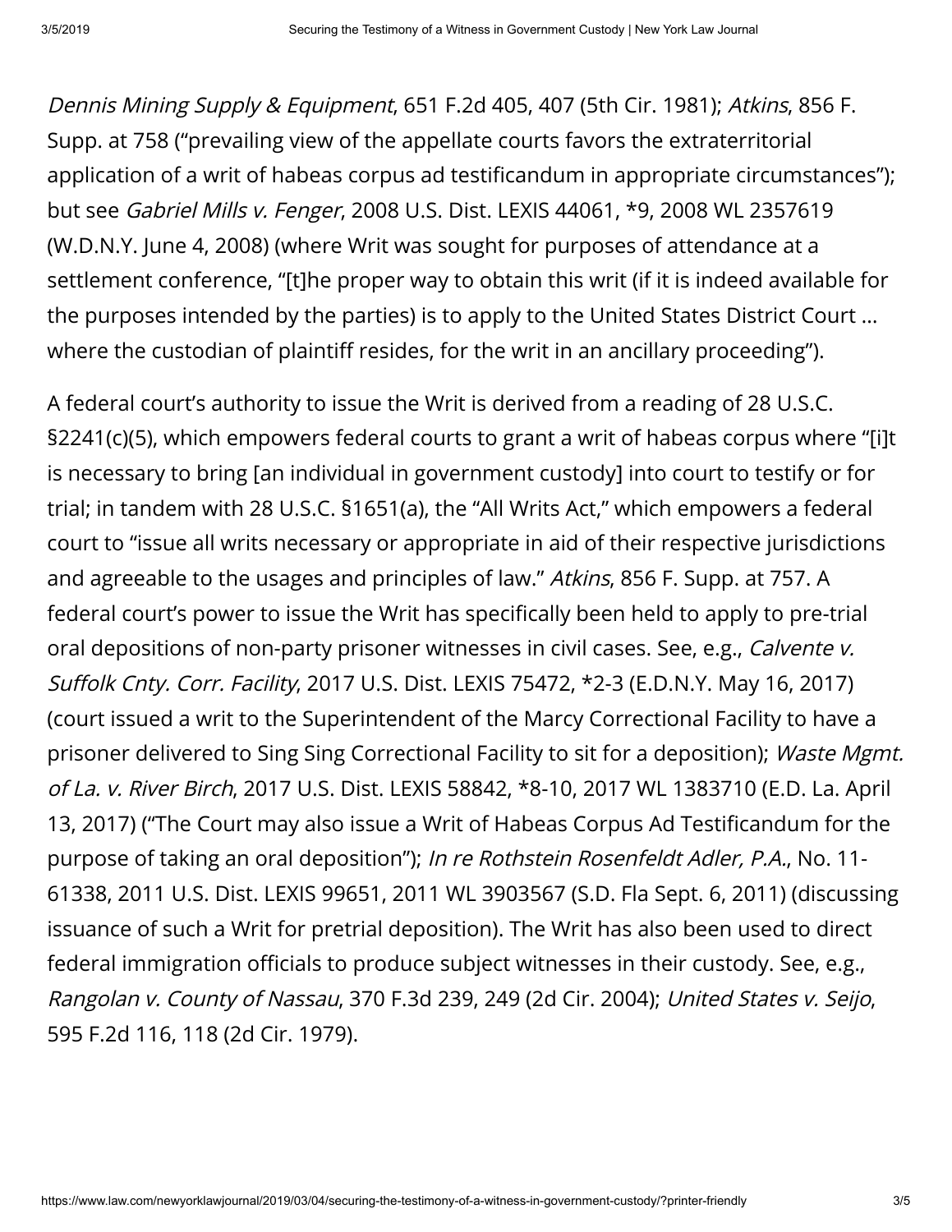The "decision to issue a writ of habeas corpus ad testicandum is committed to the sound discretion of the district court." Atkins, 856 F. Supp. at 757. The "factors that a court should consider in exercising this discretion include: (1) whether the prisoner's presence will substantially further the resolution of the case, (2) the security risks presented by the prisoner's transportation and safekeeping, and (3) whether the suit can be stayed until the prisoner is released without prejudice to the cause asserted." Id.

For example, in Atkins v. City of New York, 856 F. Supp. 755 (E.D.N.Y. 1994), a civil rights action brought against the City of New York alleging wrongful arrest and police brutality, the defendants sought a Writ for the production of a non-party witness incarcerated in a state prison in New Jersey to testify at trial. Id. at 756. The witness in that case was believed by the defendants to be an eye witness who could rebut the claimed lack of probable cause for the underlying arrest. The Writ also sought to have the witness temporarily detained at the Metropolitan Correctional Facility in Manhattan until such time as the court directed that the Writ had been satisfied. Id. In granting the petition for the Writ, the court first noted that the witness would be incarcerated for another two years, had not committed an offense involving physical violence, and that defendants would bear all associated costs (thereby satisfying last two considerations). Id. at 757. With regard to the first consideration—whether the prisoner's presence will substantially further the resolution of the case—the court opined that "[t]he cogent question … is not merely whether [the witness'] expected testimony would be relevant, but rather, whether such testimony is *necessary.*" This determination "depends ultimately upon whether the probative value of the testimony justifies the expense and security risk associated with transporting an inmate to court from a correctional facility." Id. at 758. The court held that the testimony of an eye witness of the incident in question would "appear to be pivotal" and therefore granted the application for the Writ. Id.

Thus, practitioners in need of trial or deposition testimony (in either a state or federal civil case) of a witness in a government custody should consider seeking a Writ in federal court to obtain same. Counsel should be mindful that the Writ will likely only be